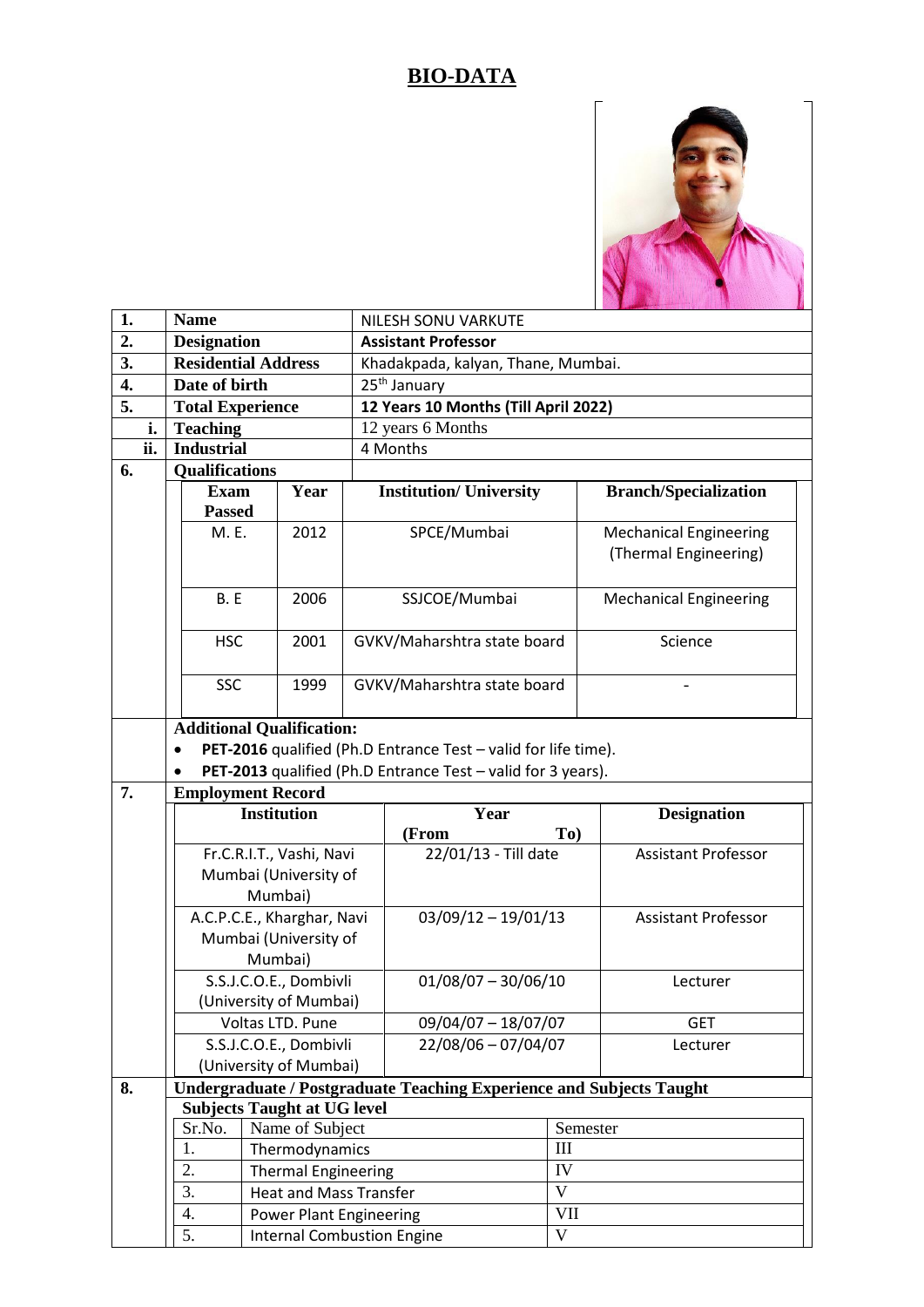|     | 6.     | Thermal and Fluid Power Engineering                                                                                                                        |                                                                               |              |         |        |              | VI                                 |      |                       |  |                  |  |
|-----|--------|------------------------------------------------------------------------------------------------------------------------------------------------------------|-------------------------------------------------------------------------------|--------------|---------|--------|--------------|------------------------------------|------|-----------------------|--|------------------|--|
|     | 7.     | <b>Hydraulic Machinery</b>                                                                                                                                 |                                                                               |              |         |        |              | $\mathbf{V}$                       |      |                       |  |                  |  |
|     | 8.     | <b>Mechanical Utility systems</b>                                                                                                                          |                                                                               |              |         |        |              | VII                                |      |                       |  |                  |  |
|     | 9.     | Renewable Energy Sources                                                                                                                                   |                                                                               |              |         |        | <b>VIII</b>  |                                    |      |                       |  |                  |  |
|     | 10.    | Non-conventional Energy Sources                                                                                                                            |                                                                               |              |         |        | <b>VIII</b>  |                                    |      |                       |  |                  |  |
|     | 11.    |                                                                                                                                                            | <b>Engineering Mechanics</b>                                                  |              |         |        | I            |                                    |      |                       |  |                  |  |
|     | 12.    | <b>Strength of Material</b>                                                                                                                                |                                                                               |              |         |        |              | III                                |      |                       |  |                  |  |
|     | 13.    | <b>Engineering Drawing</b>                                                                                                                                 |                                                                               |              |         |        | $\mathbf{I}$ |                                    |      |                       |  |                  |  |
|     |        | <b>Subjects Taught at PG level</b>                                                                                                                         |                                                                               |              |         |        |              |                                    |      |                       |  |                  |  |
|     | Sr.No. | Name of Subject                                                                                                                                            |                                                                               |              |         |        |              | Semester                           |      |                       |  |                  |  |
|     |        |                                                                                                                                                            |                                                                               |              |         |        |              |                                    |      |                       |  |                  |  |
| 9.  |        | <b>Research Experience</b>                                                                                                                                 |                                                                               |              |         |        |              |                                    |      |                       |  |                  |  |
| 10. |        | <b>Research Funding / Consultancy Services:</b>                                                                                                            |                                                                               |              |         |        |              |                                    |      |                       |  |                  |  |
|     | Sr.No. | Name of the                                                                                                                                                |                                                                               | Address      | Product |        |              | Period<br>Consulting<br>Consulting |      |                       |  |                  |  |
|     |        | Company                                                                                                                                                    |                                                                               |              |         |        | Service      |                                    | Fees |                       |  |                  |  |
|     |        |                                                                                                                                                            |                                                                               |              |         |        |              |                                    |      |                       |  |                  |  |
|     |        | <b>Research Grants:</b>                                                                                                                                    |                                                                               |              |         |        |              |                                    |      |                       |  |                  |  |
|     | Sr.No. | Name of Funding                                                                                                                                            |                                                                               | Type of      |         | Amount |              | Year                               |      |                       |  | Name of Research |  |
|     |        | Organization                                                                                                                                               |                                                                               | Grant        |         | (Rs.)  |              |                                    |      |                       |  | Project          |  |
|     | 01     | University of                                                                                                                                              |                                                                               | Minor        |         | 40000  |              | 2019-                              |      |                       |  | Passive Thermal  |  |
|     |        | Mumbai                                                                                                                                                     |                                                                               | research     |         |        |              | 20                                 |      | energy storage        |  |                  |  |
|     |        |                                                                                                                                                            |                                                                               | grant        |         |        |              |                                    |      | system                |  |                  |  |
|     | 02     | Fr. C. Rodrigues                                                                                                                                           |                                                                               | Departmental |         | 10000  |              | 2019-                              |      | <b>Active Thermal</b> |  |                  |  |
|     |        | Institute of                                                                                                                                               |                                                                               | grant        |         |        |              | 20                                 |      |                       |  | Energy system    |  |
|     |        | Technology,                                                                                                                                                |                                                                               |              |         |        |              |                                    |      |                       |  |                  |  |
|     |        | Vashi                                                                                                                                                      |                                                                               |              |         |        |              |                                    |      |                       |  |                  |  |
|     |        | <b>Technical Collaboration / Lab Funding with Industries</b><br>Year<br>Amount (Rs.)                                                                       |                                                                               |              |         |        |              |                                    |      |                       |  |                  |  |
|     | Sr.No. | Name of the Funding<br>Type of Support<br>Organization                                                                                                     |                                                                               |              |         |        |              |                                    |      |                       |  |                  |  |
|     |        |                                                                                                                                                            |                                                                               |              |         |        |              |                                    |      |                       |  |                  |  |
| 11. |        | Professional Societies Fellowship / Membership                                                                                                             |                                                                               |              |         |        |              |                                    |      |                       |  |                  |  |
|     |        | ISHRAE member: 2018-19 (Membership No: 45156), 2019-20 (Membership No:<br>1.                                                                               |                                                                               |              |         |        |              |                                    |      |                       |  |                  |  |
|     |        | 56533), 2020-21 (Membership No: 59087) and 2021-22 (Membership No: 60977).                                                                                 |                                                                               |              |         |        |              |                                    |      |                       |  |                  |  |
|     |        |                                                                                                                                                            |                                                                               |              |         |        |              |                                    |      |                       |  |                  |  |
|     |        | 2. NSFMFP life member (Membership No: LM 724).                                                                                                             |                                                                               |              |         |        |              |                                    |      |                       |  |                  |  |
| 12. |        | <b>Achievements / Awards / Position</b>                                                                                                                    |                                                                               |              |         |        |              |                                    |      |                       |  |                  |  |
|     |        |                                                                                                                                                            |                                                                               |              |         |        |              |                                    |      |                       |  |                  |  |
|     |        | 1. Unnat Bharat Abhiyan (UBA) coordinator since Oct-2019: Scheme for technical                                                                             |                                                                               |              |         |        |              |                                    |      |                       |  |                  |  |
|     |        | development of rural areas, launched by government of India (MHRD) in<br>collaboration with AICTE, Delhi. We have adopted 5 villages under the UBA scheme. |                                                                               |              |         |        |              |                                    |      |                       |  |                  |  |
|     |        |                                                                                                                                                            |                                                                               |              |         |        |              |                                    |      |                       |  |                  |  |
|     | 2.     | National Service Scheme (NSS), departmental coordinator (2019-20): It is an Indian                                                                         |                                                                               |              |         |        |              |                                    |      |                       |  |                  |  |
|     |        | government-sponsored public service program conducted by the Ministry of Youth                                                                             |                                                                               |              |         |        |              |                                    |      |                       |  |                  |  |
|     |        |                                                                                                                                                            |                                                                               |              |         |        |              |                                    |      |                       |  |                  |  |
|     |        | Affairs and Sports of the Government of India.                                                                                                             |                                                                               |              |         |        |              |                                    |      |                       |  |                  |  |
|     | 3.     | Student Co-chair of ISHRAE Mumbai chapter (2020-21 and 2021-22).                                                                                           |                                                                               |              |         |        |              |                                    |      |                       |  |                  |  |
|     | 4.     | Faculty advisor for ISHRAE FCRIT student chapter since 2013.                                                                                               |                                                                               |              |         |        |              |                                    |      |                       |  |                  |  |
|     | 5.     | Project Coordinator: Mechanical Engineering Department.                                                                                                    |                                                                               |              |         |        |              |                                    |      |                       |  |                  |  |
|     |        |                                                                                                                                                            |                                                                               |              |         |        |              |                                    |      |                       |  |                  |  |
|     |        |                                                                                                                                                            |                                                                               |              |         |        |              |                                    |      |                       |  |                  |  |
| 13. |        | Projects guided in UG/PG level                                                                                                                             |                                                                               |              |         |        |              |                                    |      |                       |  |                  |  |
|     |        |                                                                                                                                                            |                                                                               |              |         |        |              |                                    |      |                       |  |                  |  |
|     |        | 1. Design and fabrication of Ground coupled heat exchanger for cooling school                                                                              |                                                                               |              |         |        |              |                                    |      |                       |  |                  |  |
|     |        | buildings in rural area. (2021-22)                                                                                                                         |                                                                               |              |         |        |              |                                    |      |                       |  |                  |  |
|     | 2.     | Design and fabrication of PCM based solar Cell cooling system. (2021-22)                                                                                   |                                                                               |              |         |        |              |                                    |      |                       |  |                  |  |
|     |        | 3. Numerical investigation of effect of number of vortex generators placed on inclined<br>surface with different orientations. (Ongoing)                   |                                                                               |              |         |        |              |                                    |      |                       |  |                  |  |
|     |        |                                                                                                                                                            |                                                                               |              |         |        |              |                                    |      |                       |  |                  |  |
|     |        |                                                                                                                                                            | 4. Design and fabrication of Thermal Energy storage system by using an active |              |         |        |              |                                    |      |                       |  |                  |  |
|     |        | (nanomaterial and PCM) methods. (2019-20, 2020-21)                                                                                                         |                                                                               |              |         |        |              |                                    |      |                       |  |                  |  |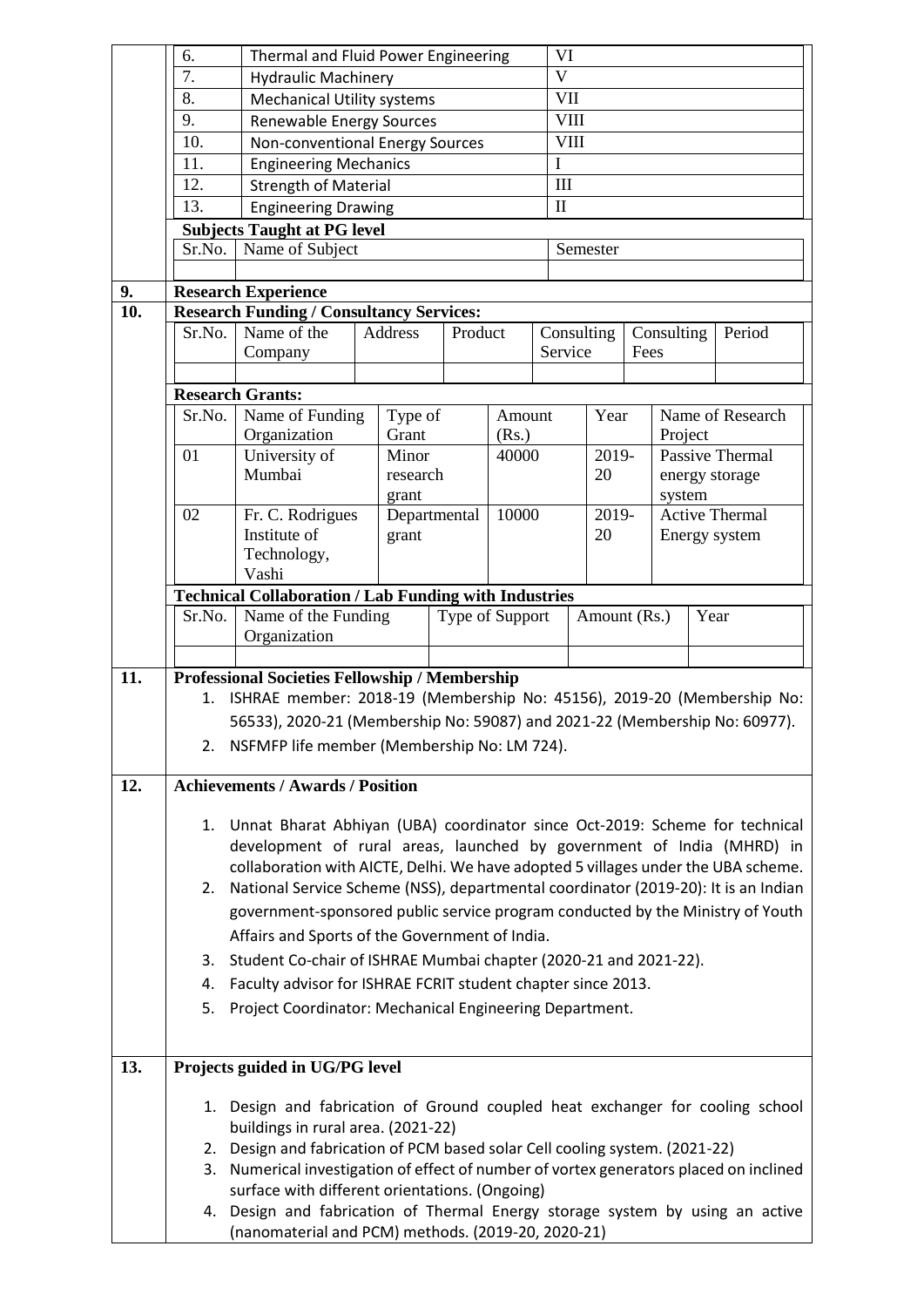|     |    | 5. Design and fabrication of Thermal Energy storage system by using passive methods.                                          |
|-----|----|-------------------------------------------------------------------------------------------------------------------------------|
|     |    | (2019-20, 2020-21)<br>6. Experimental and Computational Study of Phase Change Material Based Shell and                        |
|     |    | Tube Heat Exchanger for Energy Storage. (2018-19)                                                                             |
|     |    | 7. Experimental setup of Hybrid Cooling of Multijunction Concentrated Photovoltaic                                            |
|     |    | Cells (2016-17 and 2017-18).                                                                                                  |
|     |    | 8. Design and fabrication of fully automatic solar tracking system. (2014-15 and 2015-                                        |
|     |    | $16$ ).                                                                                                                       |
|     |    | 9. Design and fabrication of a Peltier operated portable air cooling system. (2015-16)                                        |
|     |    | 10.Numerical Investigation of performance of Brake Shoe Liner to Fabricate and test                                           |
|     |    | Modified Design. (2014-15)                                                                                                    |
|     |    | 11. Thermal Analysis of Earth Air tube heat exchanger by using experimental setup and                                         |
|     |    | simulation. (2013-14)                                                                                                         |
| 14. |    | <b>Short Term Training Programmes attended</b>                                                                                |
|     |    |                                                                                                                               |
|     | 1. | One week (28/06/2021 to 02/07/2021) online FDP on "Inculcating Universal Human                                                |
|     |    | Values in Technical Education" organized by All India Council for Technical Education                                         |
|     |    | (AICTE).                                                                                                                      |
|     | 2. | Three days (18/12/2020 to 20/12/2020) national level online workshop on "Latex"<br>organized by Amity University Maharashtra. |
|     | 3. | One week (2/11/2020 to 6/11/2020) faculty development program on "Electric                                                    |
|     |    | vehicles" organized by AICTE Training and Learning (ATAL) Academy.                                                            |
|     | 4. | Two weeks (28/10/2020 to 10/11/2020) workshop on "Energy simulation and CFD                                                   |
|     |    | analysis in buildings" organized by Easwari engineering college, Ramapuram, Chennai                                           |
|     |    | in association with ISHRAE.                                                                                                   |
|     | 5. | One Week (16/12/2019 - 21/12/2019) ISTE approved Short term training program on                                               |
|     |    | "Advances in Heating, Ventilation, Air-Conditioning and Refrigeration (HVAC & R)"                                             |
|     |    | organized by Lokmanya Tilak college of Engineering, Koparkhairane in association with                                         |
|     |    | ISHRAE (Mumbai Chapter).                                                                                                      |
|     | 6. | Three days (06/07/2019, 20/07/2019 and 14/09/2019) training program on                                                        |
|     |    | "Measurement, Control and virtual instrumentation" organized by Fr. C. Rodrigues<br>Institute of Technology, Vashi.           |
|     |    | 7. One Week (25/06/2019 - 29/06/2019) Hands on Training Program on "ANSYS                                                     |
|     |    | Mechanical and CFD" organized by Fr. C. Rodrigues Institute of Technology, Vashi.                                             |
|     | 8. | One week (17/06/2019 - 21/06/2019) short term course on "Solar thermal technologies                                           |
|     |    | for process heat and power" organized by IIT Bombay.                                                                          |
|     | 9. | Three days (05/12/2017 to 07/12/2017) workshop on "ANSYS skill development                                                    |
|     |    | program" conducted by VJTI in association with Fr. C. Rodrigues Institute of Technology.                                      |
|     |    | 10. One week (29/05/2017 to 02/06/2017) short term training program on "First course in                                       |
|     |    | Computational Fluid Dynamics" conducted by IIT Bombay.                                                                        |
|     |    | 11. One week (23/02/2017 to 28/02/2017) short term training program on "Fluid Flow and                                        |
|     |    | Computational Methods" organized by V.J.T.I., Matunga, Mumbai.                                                                |
|     |    | 12. One week (30/06/2014 to 04/07/2014) short term training program on "Introduction                                          |
|     |    | to PLM" organized by Siemens.<br>13. One week (07/05/2014 to 11/05/2014) short term training program on "Advanced             |
|     |    | Combustion, Emissions and Modeling Aspects" organized by IIT Kanpur                                                           |
|     |    | 14. One week (09/12/2013 to 13/12/2013) QIP short term course on "Changing Scenario in                                        |
|     |    | Energy and Environment" organized by NIT Calicut.                                                                             |
|     |    | 15. One week (24/06/2013 to 28/06/2013) QIP Short Term Course on "Challenges in                                               |
|     |    | Measurement of single phase and Two Phase flow - A recent Trends" organized by IIT                                            |
|     |    | Roorkee.                                                                                                                      |
|     |    | 16. Two weeks (29/11/2011 to 10/12/2011) ISTE workshop on "Heat Transfer" organized                                           |
|     |    | by IIT Bombay.                                                                                                                |
|     |    | 17. Two weeks (04/07/2011 to 15/07/2011) "Computational Fluid Dynamics" workshop in                                           |
|     |    | Sardar Patel College of Engineering, Andheri (W).                                                                             |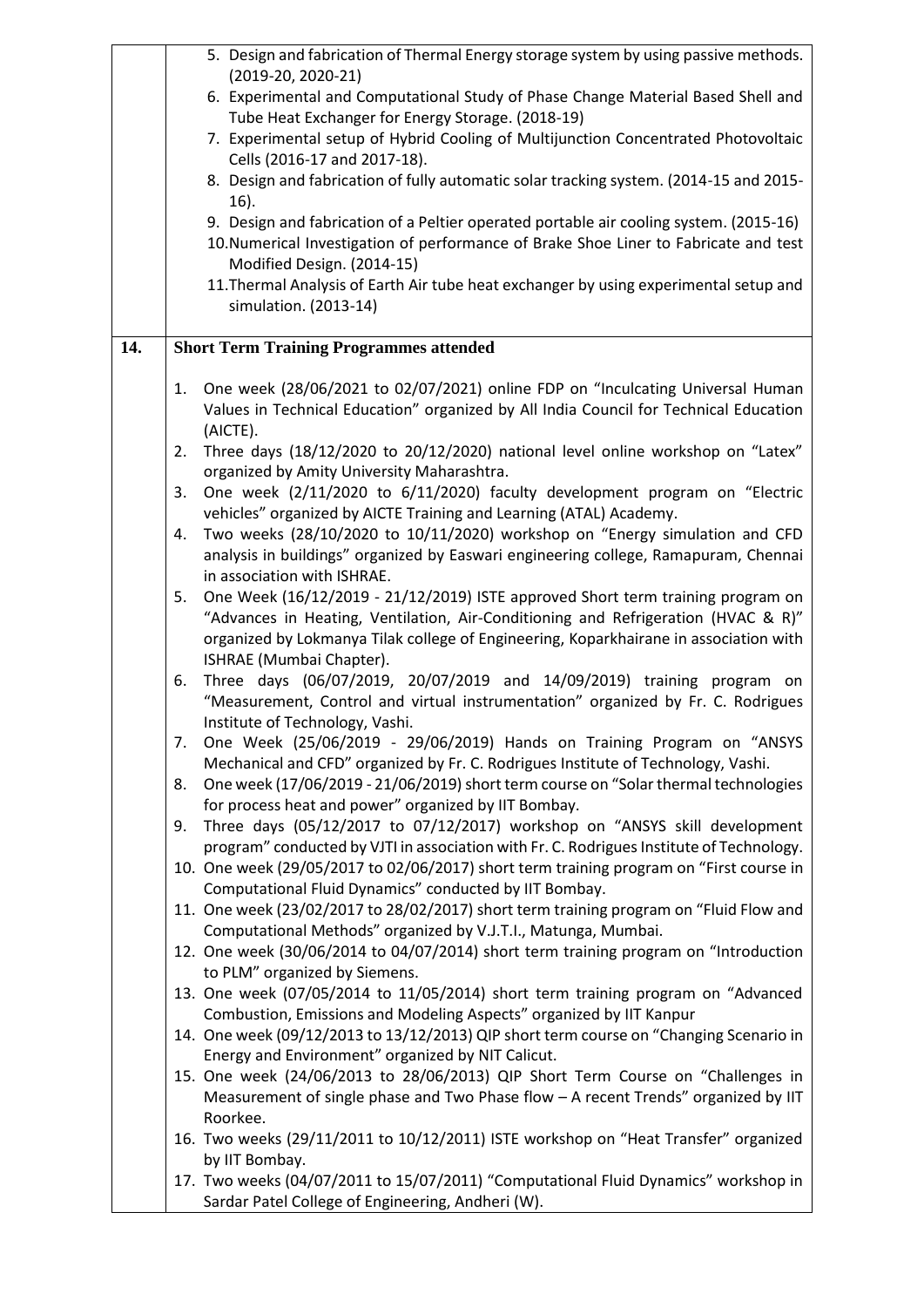|     |    | 18. Two days (11/02/2011 & 12/02/2011) Technical seminar on HVAC "ACRESERVE 2011"                                                                                      |
|-----|----|------------------------------------------------------------------------------------------------------------------------------------------------------------------------|
|     |    | organized by ISHRAE in Mumbai.                                                                                                                                         |
|     |    | 19. One week short term training program on "Integrate, Create, Manufacture & Manage                                                                                   |
|     |    | Digitally (ICMMD-2010)" in SVNIT, Surat (Jan 2010).                                                                                                                    |
| 15. |    | <b>List of Journal Papers Published</b>                                                                                                                                |
|     |    |                                                                                                                                                                        |
|     | 1. | Badal Kudachi, Nilesh Varkute, Bipin Mashilkar, Srikant Guthula, Prabhav Jayaprakash,                                                                                  |
|     |    | Alex Aaron, Simran Joy, "Experimental and Computational Study of Phase Change                                                                                          |
|     |    | Material Based Shell and Tube Heat Exchanger for Energy Storage", Materialstoday                                                                                       |
|     |    | procedings, Elevier, 26/05/2021. https://doi.org/10.1016/j.matpr.2021.05.295.                                                                                          |
|     | 2. | Nilesh Varkute, Febin Francis, Salvius Kinny, Rishikesh Sawant, Nikhil Ravichandran,                                                                                   |
|     |    | "Hybrid Cooling of Multijunction Concentrated Photovoltaic Cells" in IJMPE, Volume 5,                                                                                  |
|     |    | Issue 7, Sept 2017, pp. 44 to 49.                                                                                                                                      |
|     | 3. | Nilesh Varkute, Bipin B.Mashilkar, Pallavi Khaire and Kamlesh Sasane, "Numerical                                                                                       |
|     |    | simulation of heat transfer augmentation in a rectangular solar air heater duct" in IRJET,                                                                             |
|     |    | Volume 3, Issue 11, November 2016, pp. 114 to 118.                                                                                                                     |
|     | 4. | Nilesh Varkute, Akshay Chalke, Deepak Ailani, Ritesh Gogade and Ajay Babaria, "Design                                                                                  |
|     |    | and fabrication of a Peltier operated portable air cooling system" in IJERT, Volume 3,                                                                                 |
|     |    | Issue 3, March 2016, pp. 1801 to 1805.                                                                                                                                 |
|     | 5. | Nilesh Varkute, Bipin Mashilkar, Sanjay Rukhande, Akshay Vengal, Vishal Madhavi,                                                                                       |
|     |    | Mayur Karche and Amar Ingle, "Experimentation and Testing of an OP-AMP operated                                                                                        |
|     |    | Solar Tracking Mechanism" in IRJET, Volume 2, Issue 7, October 2015, pp. 781 to 784.                                                                                   |
|     | 6. | Nilesh Varkute, Aditya Vaishampayan, Ninad Sonje, Prasad Patil and Kunal Attarde,                                                                                      |
|     |    | "Numerical Investigation of performance of Brake Shoe Liner to Fabricate and test                                                                                      |
|     |    | Modified Design" in IJERT, Volume 4, Issue 4, April 2015, pp. 400 to 404.                                                                                              |
|     | 7. | Bipin B. Mashilkar and Nilesh Varkute "Numerical Investigation of Heat Transfer                                                                                        |
|     |    | Augmentation in a Rectangular Solar Air Heater Duct" in IJERT, Volume 3, Issue 10,                                                                                     |
|     |    | October 2014, pp. 1245 to 1248.                                                                                                                                        |
|     | 8. | Kiran Prakashrao Deshmukh, Manisha Jayprakash Dhanokar and Nilesh Sonu Varkute,                                                                                        |
|     |    | T.R.B. Sanjai Kumar, "Numerical simulation of enhancement of heat exchanger in a tube                                                                                  |
|     |    | with and without rod helical tape swirl generators" in IJMET, Volume 5, Issue 6, June                                                                                  |
|     |    | 2014, pp. 01 to 13. Journal Impact Factor: 7.5377.                                                                                                                     |
|     | 9. | Nilesh S. Varkute and R. S. Maurya, "CFD Simulation in Township Planning - A Case                                                                                      |
|     |    | Study" has indexed in ANED (American National Engineering Database) with an article                                                                                    |
|     |    | ANED-DDL (Digital Data link) number 03.3005/033065072 (www.aned.us).                                                                                                   |
|     |    | 10. Nilesh S. Varkute and R. S. Maurya, "CFD Simulation in Township Planning - A Case                                                                                  |
|     |    | Study" in International Journal of Computational Engineering Research (IJCER), Volume                                                                                  |
|     |    | 3, Issue 3, March 2013, pp. 65 to 72.                                                                                                                                  |
| 16. |    | List of Papers Published in National and International Conferences                                                                                                     |
|     |    |                                                                                                                                                                        |
|     | 1. | Nilesh Varkute, Badal Kudachi, Shardul Kachare, Chintan Mange, Jigar Gandhi, Harish                                                                                    |
|     |    | Menon, "Thermal Analysis of Earth Tube Heat Exchanger Using Experimental Setup and                                                                                     |
|     |    | Simulation", 2nd International Congress on Advances in Mechanical and system<br>Engineering (CAMSE - 2021), National Institute of Technology Jalandhar, Panjab, INDIA, |
|     |    | 17th July, 2021 - 19th July, 2021.                                                                                                                                     |
|     |    |                                                                                                                                                                        |
|     | 2. | Nilesh Varkute, Badal Kudachi, Bipin Mashilkar, Priyan Kamble, Anmol Rane, Aishwarya                                                                                   |
|     |    | Harad, Glen Rebello, "Experimental and Numerical Investigation of Latent Heat Based                                                                                    |
|     |    | Energy Storage System Using Nano Enhanced Phase Change Material", 2nd                                                                                                  |
|     |    | International Congress on Advances in Mechanical and system Engineering (CAMSE -                                                                                       |